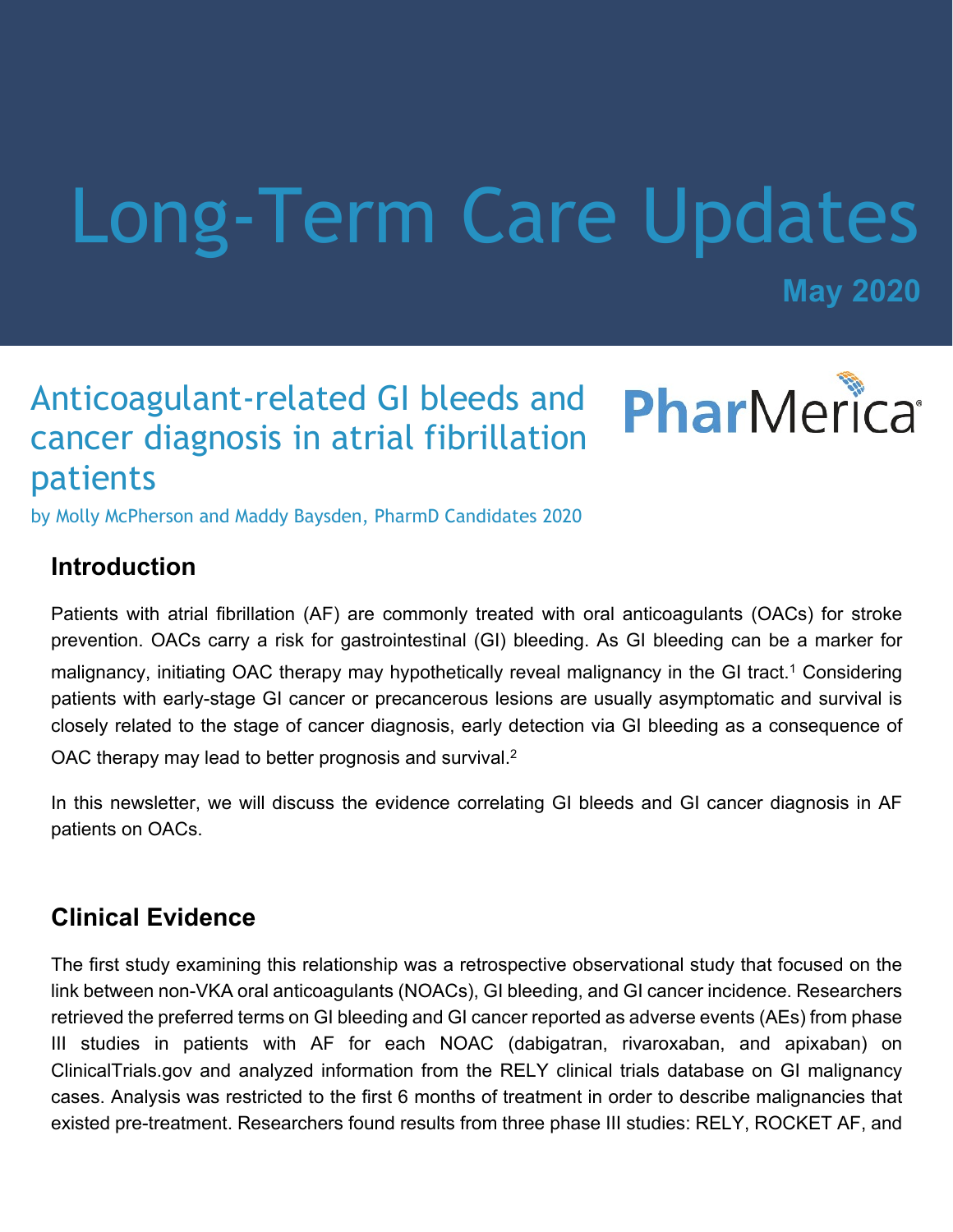**Table. Incidence of GI bleeding and GI cancer (reported as adverse effects)2**

| <b>Phase III Study</b>     | <b>RELY</b> |                                     |                 | <b>ROCKET AF</b>                 |            | <b>ARISTOTLE</b>                      |            |
|----------------------------|-------------|-------------------------------------|-----------------|----------------------------------|------------|---------------------------------------|------------|
| Drug                       | Dabigatran  | Dabigatran<br>110 mg BID 150 mg BID | <b>Warfarin</b> | Rivaroxaban<br>15 mg or 20<br>mg | Warfarin   | Apixaban 5<br>mg or 2.5<br>mg BID     | Warfarin   |
| Total # of subjects        | 5983        | 6059                                | 5998            | 7111                             | 7125       | 9052                                  | 9088       |
| <b>Total - GI bleeding</b> |             | 85 (1.42%) 117 (1.93%)              | 82 (1.37%)      | 250 (3.52%)                      |            | 191 (2.68%)   175 (1.93%) 145 (1.59%) |            |
| <b>Total - GI cancer</b>   | 47 (0.79%)  | 37 (0.61%)                          | 22 (0.37%)      | 58 (0.83%)                       | 52 (0.73%) | 63 (0.69%)                            | 52 (0.57%) |

ARISTOTLE. AE GI bleeding incidence and AE GI cancer incidence for each trial from ClincalTrials.gov are outlined in the table above.<sup>2</sup>

Evaluation of the RELY clinical trials database showed the same pattern as ClinicalTrials.gov, with significantly more GI bleeding and malignancy events in the pooled dabigatran groups compared to warfarin over the complete study period. A total of 199 GI cancer events were reported in 181 subjects, with a majority being diagnosed within the first year of the study and the most frequently reported tumors being colon cancer (n=83). Researchers also found an association between GI bleeding and GI cancer incidence in all AF subjects on dabigatran or warfarin, where 85.4% had GI bleeding before diagnosis of GI malignancy. They concluded that GI bleeding events with OACs can identify GI cancers at an early stage if proper diagnostic procedures are carried out immediately after GI bleeding.<sup>2</sup>

Further research involving real-world evidence from Denmark also evaluated the relationship between GI bleeds and cancer diagnosis. Researchers performed a retrospective study to estimate the absolute risk of colorectal cancer in AF patients treated with OAC therapy with and without lower GI bleeding. Nationwide healthcare registers were utilized to identify adult patients with AF or atrial flutter who picked up a prescription for any OAC (warfarin, rivaroxaban, dabigatran, or apixaban). The primary study outcome was diagnosis of colorectal cancer. A total of 125,418 subjects were identified, and, after a maximum of 3 years of treatment, 2,576 cases of lower GI bleeding were discovered. Of those patients who experienced lower GI bleeding, 140 were diagnosed with colorectal cancer within one year. Researchers found that the absolute 6-month risk of lower GI bleeding increased with age,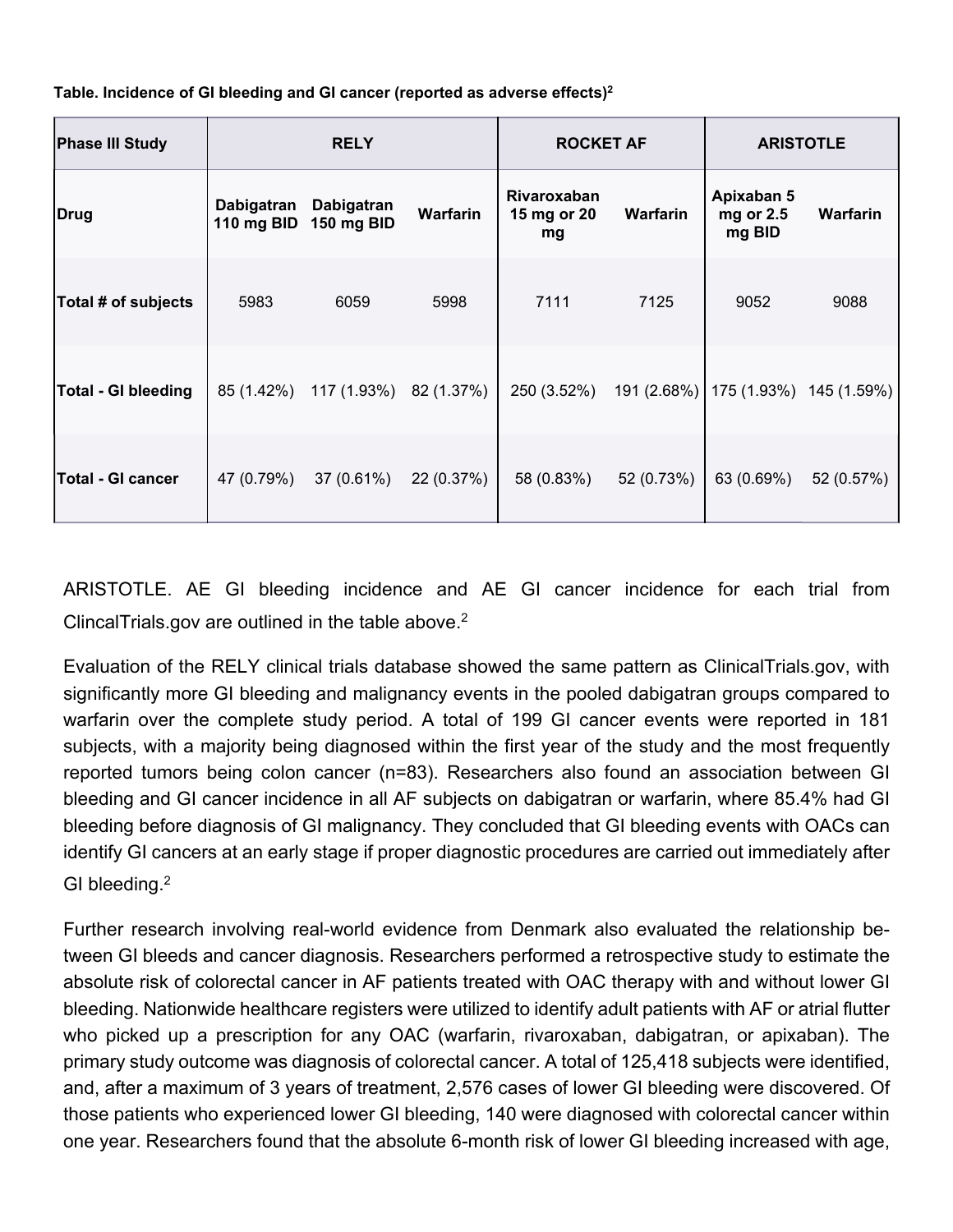was highest within the first month of OAC therapy, and ranged from 0.29% (95% CI 0.24–0.36) to 0.95% (95% CI 0.79–1.14) in subjects 65 to 85 years old. After lower GI bleeding, the absolute 1-year risk of colorectal cancer was 3.7% (95% CI 2.2–6.2) to 8.1% (95% CI 6.1–10.6) in subjects <65 and 76 to 80 years old. Such risk was irrespective of age or time in OAC treatment. In subjects who had not yet bled, the risk ranged from 0.16% (95% CI 0.15–0.16) to 0.53% (95% CI 0.55–0.87). When comparing those who had lower GI bleeds to those who did not, those who bled had increased risk ratios of colorectal cancer at 24.2 (95% CI 14.5–40.4) and 12.3 (95% 7.9–19.0) regardless of age. Additionally, most cancer events in all ages occurred within 2 months of lower GI bleeding. The researchers concluded that anticoagulated AF patients with lower GI bleeding had high absolute 1-year risk and risk ratios of colorectal cancer compared to patients without GI bleeding and that lower GI-bleeding in such patients should not be dismissed as an adverse effect of anticoagulation treatment. Rather, timely examination could potentially provide early detection of malignant colorectal lesions.<sup>1</sup>

Most recently, one prospective cohort study added more evidence to support this conclusion. Researchers followed AF patients receiving NOACs to determine whether bleeding was a predictor of new-onset cancers after NOAC use. Nonvalvular AF patients who received NOAC (dabigatran, rivaroxaban, apixaban, and edoxaban) treatment at cardiology and neurology clinics of Taipei Veterans General Hospital in Taiwan were followed every 3 to 6 months through medical records, clinic visits, and phone interviews to evaluate the incidence of bleeding, stroke, and new-onset cancers. New-onset cancer was defined as diagnosis after starting the NOAC. Major bleeding episodes were defined as fatal bleeding, symptomatic bleeding in a critical area or organ, or bleeding that caused a reduced hemoglobin level of 20 g/L. A total of 395 AF patients on NOACs were followed for an average of 2.8 years. Researchers found 18 (4.5%) patients were diagnosed with new-onset cancer 584 ± 372 days after starting a NOAC, with most being GI cancers (n=7). Those with new-onset cancer had a statistically significant higher incidence of bleeding events (66.7%, p<0.001) compared to those with pre-existing cancer (33.3%) and no cancer at all (20.2%). Of all the bleeding events that occurred (n=94), 12 patients (12.8%) were diagnosed with new-onset cancer. All bleeding events began prior to new-onset cancer diagnosis and were independently correlated with new-onset cancers (OR: 7.89, p=0.001). Researchers concluded that bleeding in AF patients on NOACs could be an alerting sign of new-onset cancer and should prompt the initiation of early cancer surveillance.<sup>3</sup>

While each study above has its own distinctions, all three are of observational design, which comes with inherent limitations. The main limitation being that none of them can prove GI bleeding as a consequence of OAC therapy is a sign of GI cancer. Their results only help understand the incidence of GI bleeding and GI cancer diagnosis in AF patients on OACs and can suggest there is an association between them. Therefore, other risk factors for GI bleeds such as alcohol consumption and dietary habits could have also